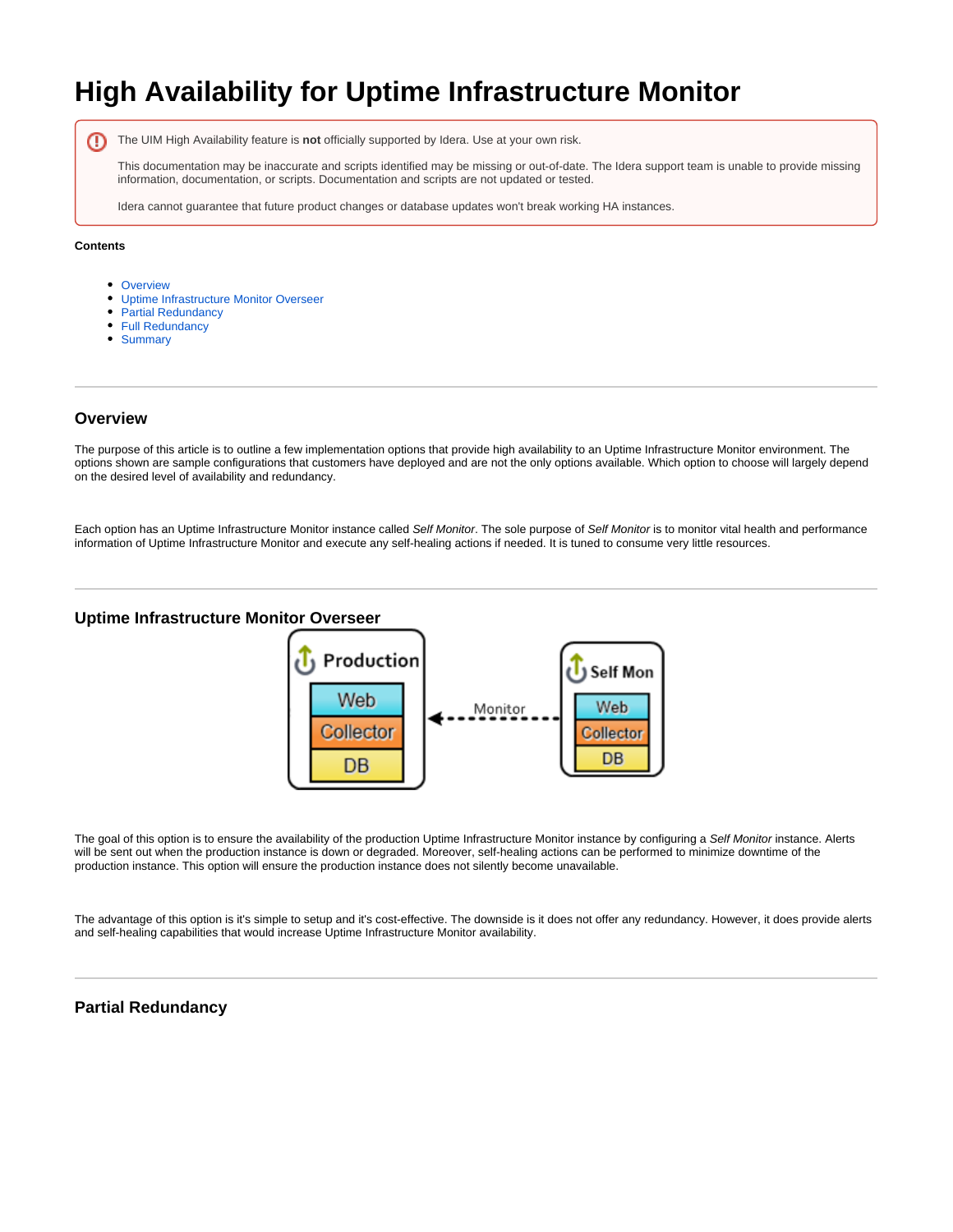

In addition to Self Monitor monitoring the production instance of Uptime Infrastructure Monitor, this option consists of a Passive instance on standby. The A ctive and Passive instances share a single database so that the configuration and historical data will be consistent. Self Monitor monitors whether the Active instance is available and when it's unavailable, Self Monitor will execute actions to failover to the Passive instance by starting the Uptime Infrastructure Monitor services. Self Monitor also monitors the database so alerts will be sent when it's unavailable and self-healing actions can be executed.

This option is in the middle of the pack in terms of availability, simplicity and budget-friendly. It offers redundancy by having a Passive instance of Uptime Infrastructure Monitor on standby. When needed, Uptime Infrastructure Monitor can failover to the Passive instance. The single point of failure is the database in this option. One needs to be cautious and make certain the database is backed up regularly.



### <span id="page-1-0"></span>**Full Redundancy**